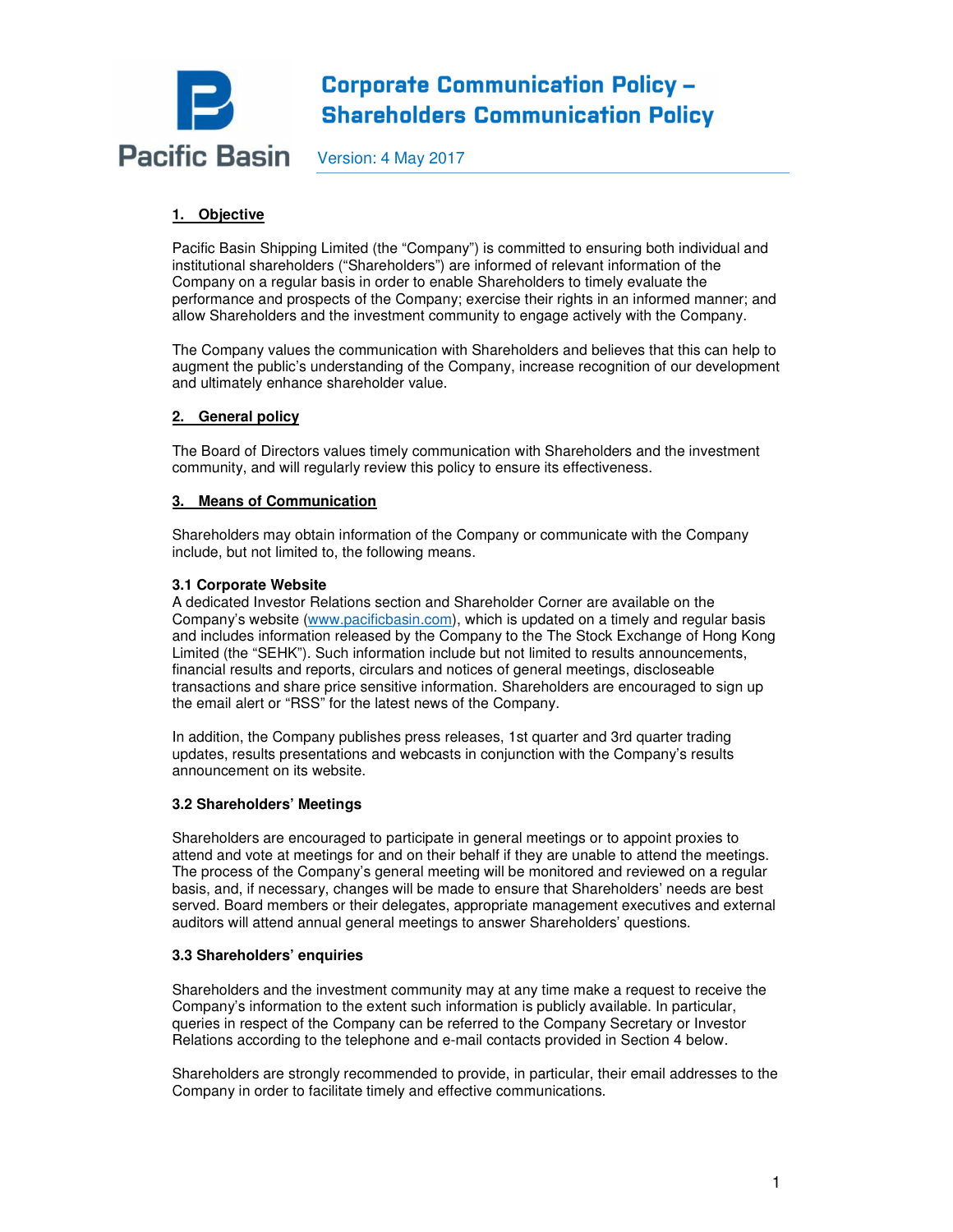

### **3.4 Institutional Shareholders Communications**

Investor/analyst briefings and telephone conference (e.g. Results Briefing, Analysts Day), roadshows (both domestic and international), media interviews, marketing activities for investors, specialist industry forums, perception study etc. are carried out on a regular basis in order to facilitate communication between the Company and the Shareholders/investment community.

The Directors and employees who have contacts or dialogues with investors, analysts, media or other interested external parties are required to comply with the disclosure obligations and guidelines under the Company's Corporate Communication Policy.

#### **3.5 Social Media Communications**

Company news, video clips, photos and events are published through social media sites such as Facebook, Twitter and Linkedin, etc.

#### **4. General information**

Corporate information described above is typically available on the Company's website in both English and Chinese language.

For the Company's corporate communications, Shareholders have the right to choose their preferred language (either English or Chinese) and/or means of receipt of such reports (in hard copy or through electronic means) by completing the relevant form stated below and sending it to the Company c/o Computershare Hong Kong Investor Services Limited (the "Hong Kong Share Registrar").

- (i) the Change Request Form for registered Shareholders (Appendix A); and
- (ii) the Request Form for non-registered Shareholders  $(Note)$  (Appendix B).

| Address:                   | E-mail:                           | Telephone:      |
|----------------------------|-----------------------------------|-----------------|
| Hong Kong Share Registrar  | companysecretary@pacificbasin.com | (852) 2233 7000 |
| 17M Floor, Hopewell Centre |                                   |                 |
| 183 Queen's Road East      |                                   |                 |
| Wanchai, Hong Kong         |                                   |                 |

Effective and timely dissemination of information to Shareholders and the investment community should be ensured at all times. Any question regarding this policy can be directed to the Company Secretary or Investor Relations.

| <b>Address:</b>                | E-mail:                           | Telephone:      |
|--------------------------------|-----------------------------------|-----------------|
| Pacific Basin Shipping Limited | Company Secretary:                | (852) 2233 7000 |
| 31/F One Island South          | companysecretary@pacificbasin.com |                 |
| 2 Heung Yip Road               |                                   |                 |
| Wong Chuk Hang, Hong Kong      | Investor Relations:               |                 |
|                                | ir@pacificbasin.com               |                 |

# **5. Shareholder Privacy**

\_\_\_\_\_\_\_\_\_\_\_\_\_\_\_\_\_\_\_\_\_\_\_\_\_\_\_\_\_\_\_\_\_\_

The Company recognises the importance of Shareholders' privacy and will not disclose Shareholders' information without their consent, unless required by law to do so.

Note: Non-registered Shareholders refer to those whose shares are issued in the name of HKSCC Nominees Limited and deposited into the Central Clearing and Settlement System (CCASS) and who have notified the Company through Hong Kong Securities Clearing Company Limited that they wish to receive the Corporate Communications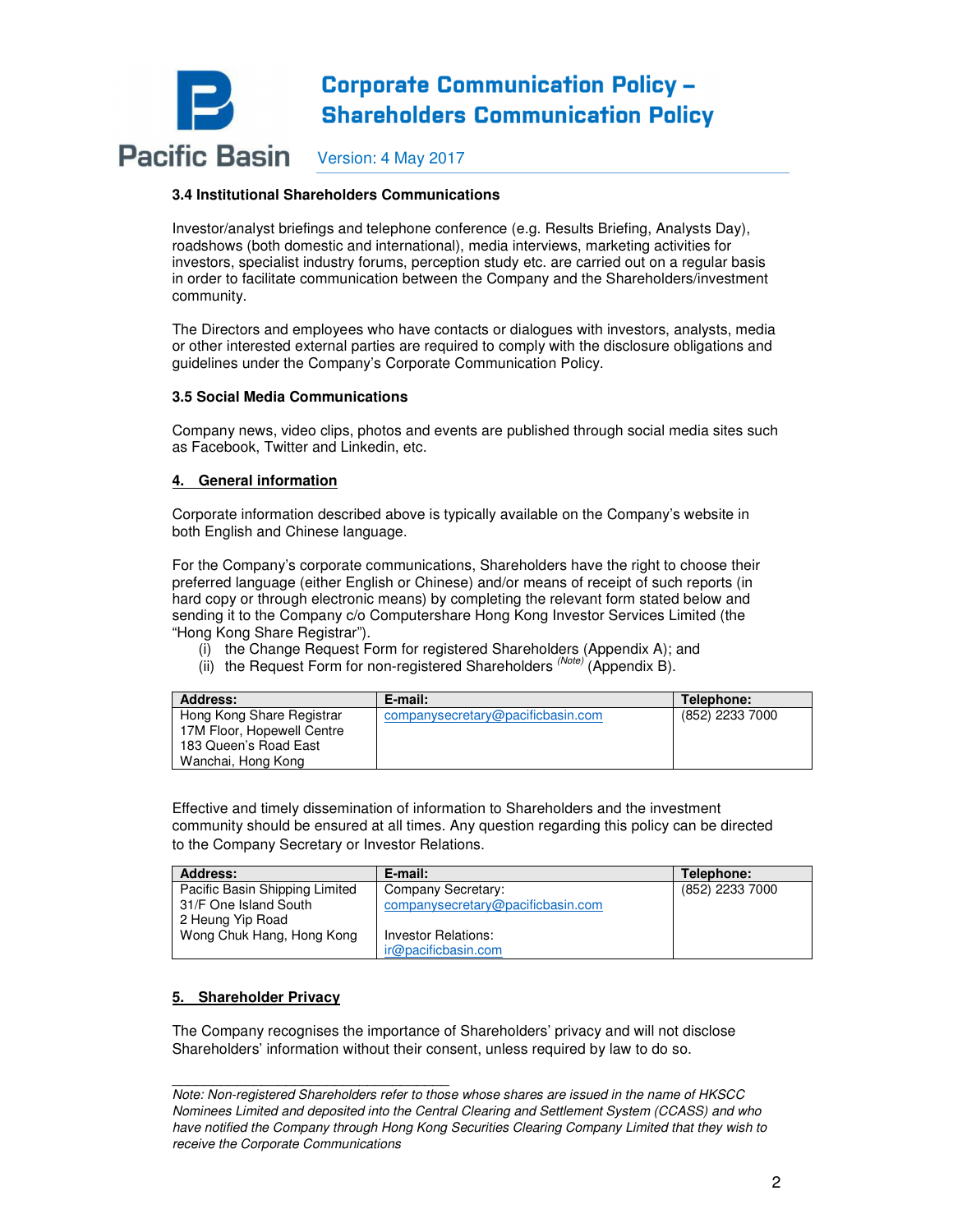



|                 |                                                                                                                                                                                                                                                              |                                                    |                                                                                                                                                           |  |               |  |  |  |  |  |  |        |  | Change Request Form 變更申請表   |  |  |    |  |  |                           |  |               |      |  |                                                                                    |  |  |  |  |          |
|-----------------|--------------------------------------------------------------------------------------------------------------------------------------------------------------------------------------------------------------------------------------------------------------|----------------------------------------------------|-----------------------------------------------------------------------------------------------------------------------------------------------------------|--|---------------|--|--|--|--|--|--|--------|--|-----------------------------|--|--|----|--|--|---------------------------|--|---------------|------|--|------------------------------------------------------------------------------------|--|--|--|--|----------|
| To:             | Pacific Basin Shipping Limited (the "Company")<br>(Stock Code: 2343)                                                                                                                                                                                         |                                                    |                                                                                                                                                           |  |               |  |  |  |  |  |  |        |  |                             |  |  | 致: |  |  | (股份代號:2343)               |  |               |      |  | 太平洋航運集團有限公司(「本公司」)                                                                 |  |  |  |  |          |
|                 | c/o Computershare Hong Kong Investor Services Limited                                                                                                                                                                                                        |                                                    |                                                                                                                                                           |  |               |  |  |  |  |  |  |        |  |                             |  |  |    |  |  |                           |  | 經香港中央證券登記有限公司 |      |  |                                                                                    |  |  |  |  |          |
|                 | 17M Floor, Hopewell Centre, 183 Queen's Road East,<br>Wan Chai, Hong Kong                                                                                                                                                                                    |                                                    |                                                                                                                                                           |  |               |  |  |  |  |  |  |        |  |                             |  |  |    |  |  | 香港灣仔皇后大道東 183 號合和中心 17M 樓 |  |               |      |  |                                                                                    |  |  |  |  |          |
|                 | I/We have already received a printed copy of the Current Corporate Communication in Chinese / English or have chosen (or are deemed to have consented) to receive the Current                                                                                |                                                    |                                                                                                                                                           |  |               |  |  |  |  |  |  |        |  |                             |  |  |    |  |  |                           |  |               |      |  |                                                                                    |  |  |  |  |          |
|                 | Corporate Communication by electronic means through the Company's website:<br>本人/我們已收取本次公司通訊之英文/中文印刷本或已選擇(或被視為已同意)透過本公司網站以電子形式收取本次公司通訊:                                                                                                                      |                                                    |                                                                                                                                                           |  |               |  |  |  |  |  |  |        |  |                             |  |  |    |  |  |                           |  |               |      |  |                                                                                    |  |  |  |  |          |
|                 | Part A I/We would like to receive another printed version of the Current Corporation Communication of the Company in the manner as indicated below:                                                                                                          |                                                    |                                                                                                                                                           |  |               |  |  |  |  |  |  |        |  |                             |  |  |    |  |  |                           |  |               |      |  |                                                                                    |  |  |  |  |          |
| 甲部              | 本人/我們現欲以下列方式收取本公司本次公司通訊之另一語言印刷本:                                                                                                                                                                                                                             |                                                    |                                                                                                                                                           |  |               |  |  |  |  |  |  |        |  |                             |  |  |    |  |  |                           |  |               |      |  |                                                                                    |  |  |  |  |          |
|                 | (Please mark ONLY ONE "X" of the following boxes 請從下列選擇中,僅在其中一 <b>個空格</b> 內劃上「X」號)                                                                                                                                                                           |                                                    |                                                                                                                                                           |  |               |  |  |  |  |  |  |        |  |                             |  |  |    |  |  |                           |  |               |      |  |                                                                                    |  |  |  |  |          |
|                 |                                                                                                                                                                                                                                                              |                                                    | in printed English version ONLY; OR<br>僅收取英文印刷本;或                                                                                                         |  |               |  |  |  |  |  |  |        |  |                             |  |  |    |  |  |                           |  |               |      |  |                                                                                    |  |  |  |  |          |
|                 |                                                                                                                                                                                                                                                              |                                                    | in printed Chinese version ONLY; OR<br>僅收取中文印刷本;或                                                                                                         |  |               |  |  |  |  |  |  |        |  |                             |  |  |    |  |  |                           |  |               |      |  |                                                                                    |  |  |  |  |          |
|                 |                                                                                                                                                                                                                                                              |                                                    | in both the printed English and Chinese versions.                                                                                                         |  |               |  |  |  |  |  |  |        |  |                             |  |  |    |  |  |                           |  |               |      |  |                                                                                    |  |  |  |  |          |
|                 |                                                                                                                                                                                                                                                              |                                                    | 同時收取中、英文印刷本;或                                                                                                                                             |  |               |  |  |  |  |  |  |        |  |                             |  |  |    |  |  |                           |  |               |      |  |                                                                                    |  |  |  |  |          |
|                 | Part B I/We would like to change the choice of language(s) and/or means of receipt of future Corporation Communication of the Company as indicated below:                                                                                                    |                                                    |                                                                                                                                                           |  |               |  |  |  |  |  |  |        |  |                             |  |  |    |  |  |                           |  |               |      |  |                                                                                    |  |  |  |  |          |
| 乙部              | 本人/我們現欲更改以下列方式收取本公司日後公司通訊之語言版本及/或收取途徑:                                                                                                                                                                                                                       |                                                    |                                                                                                                                                           |  |               |  |  |  |  |  |  |        |  |                             |  |  |    |  |  |                           |  |               |      |  |                                                                                    |  |  |  |  |          |
|                 | (Please mark ONLY ONE "X" of the following boxes 請從下列選擇中, 僅在其中一個空格內劃上「X」號)                                                                                                                                                                                   |                                                    |                                                                                                                                                           |  |               |  |  |  |  |  |  |        |  |                             |  |  |    |  |  |                           |  |               |      |  |                                                                                    |  |  |  |  |          |
|                 |                                                                                                                                                                                                                                                              |                                                    | by electronic means through the Company's website at www.pacificbasin.com instead of printed form; and receive an email notification or a notification    |  |               |  |  |  |  |  |  |        |  |                             |  |  |    |  |  |                           |  |               |      |  |                                                                                    |  |  |  |  |          |
|                 |                                                                                                                                                                                                                                                              |                                                    | letter of the publication of Corporate Communications on the Company's website; OR<br>透過本公司網站www.pacificbasin.com以電子形式收取, 以取代印刷本, 並收取公司通訊已在公司網站刊發之電郵通知; 或 |  |               |  |  |  |  |  |  |        |  |                             |  |  |    |  |  |                           |  |               |      |  |                                                                                    |  |  |  |  |          |
|                 | Email address:                                                                                                                                                                                                                                               |                                                    |                                                                                                                                                           |  |               |  |  |  |  |  |  |        |  |                             |  |  |    |  |  |                           |  |               |      |  |                                                                                    |  |  |  |  |          |
|                 | 電郵地址:                                                                                                                                                                                                                                                        |                                                    |                                                                                                                                                           |  |               |  |  |  |  |  |  |        |  |                             |  |  |    |  |  |                           |  |               |      |  |                                                                                    |  |  |  |  |          |
|                 |                                                                                                                                                                                                                                                              |                                                    | in printed Chinese version ONLY; OR<br>僅收取中文印刷本;或<br>in both the printed English and Chinese versions.<br>同時收取中、英文印刷本。                                    |  |               |  |  |  |  |  |  |        |  |                             |  |  |    |  |  |                           |  |               |      |  |                                                                                    |  |  |  |  |          |
|                 |                                                                                                                                                                                                                                                              |                                                    |                                                                                                                                                           |  |               |  |  |  |  |  |  |        |  |                             |  |  |    |  |  |                           |  |               |      |  |                                                                                    |  |  |  |  |          |
|                 |                                                                                                                                                                                                                                                              |                                                    |                                                                                                                                                           |  |               |  |  |  |  |  |  |        |  |                             |  |  |    |  |  |                           |  |               |      |  |                                                                                    |  |  |  |  |          |
|                 | Signature(s)                                                                                                                                                                                                                                                 |                                                    |                                                                                                                                                           |  |               |  |  |  |  |  |  |        |  | <b>Contact Phone Number</b> |  |  |    |  |  |                           |  |               | Date |  |                                                                                    |  |  |  |  |          |
| 즐岩<br>Notes 備註: |                                                                                                                                                                                                                                                              |                                                    |                                                                                                                                                           |  |               |  |  |  |  |  |  | *終電話號碼 |  |                             |  |  |    |  |  |                           |  |               | 日期   |  |                                                                                    |  |  |  |  |          |
| 1.              | Please complete all your details clearly. Please specify your name and address in ENGLISH BLOCK LETTERS on the top left hand corner of this Request Form if you download this<br>form from the web.                                                          |                                                    |                                                                                                                                                           |  |               |  |  |  |  |  |  |        |  |                             |  |  |    |  |  |                           |  |               |      |  |                                                                                    |  |  |  |  |          |
|                 | 請 閣下清楚填妥所有資料,倘若 閣下從網上下載本申請表格,請於本表格左上方用英文正楷註明 閣下的姓名及地址,                                                                                                                                                                                                       |                                                    |                                                                                                                                                           |  |               |  |  |  |  |  |  |        |  |                             |  |  |    |  |  |                           |  |               |      |  |                                                                                    |  |  |  |  |          |
| 2.              | If your shares are held in joint names, the shareholder whose name stands first on the register of members of the Company in respect of the joint holding should sign on<br>this Change Request Form in order to be valid.                                   |                                                    |                                                                                                                                                           |  |               |  |  |  |  |  |  |        |  |                             |  |  |    |  |  |                           |  |               |      |  |                                                                                    |  |  |  |  |          |
| 3.              | 如屬聯名股東,則本變更申請表須由該名於本公司股東名冊上就聯名持有股份其姓名位列首位的股東簽署,方為有效。<br>Any form with more than one box marked "X", with no box marked "X", with no signature or otherwise incorrectly completed will be void.                                                               |                                                    |                                                                                                                                                           |  |               |  |  |  |  |  |  |        |  |                             |  |  |    |  |  |                           |  |               |      |  |                                                                                    |  |  |  |  | 13032017 |
| 4.              | 如在本表格作出超過一項選擇、或未有作出選擇、或未有簽署、或在其他方面填寫不正確。則本表格將會作廢。<br>For the avoidance of doubt, we do not accept any special instructions written on this Change Request Form.                                                                                              |                                                    |                                                                                                                                                           |  |               |  |  |  |  |  |  |        |  |                             |  |  |    |  |  |                           |  |               |      |  |                                                                                    |  |  |  |  |          |
| 5.              | 為免存疑,任何在本變更申請表上的額外手寫指示,本公司將不予處理<br>Please note that both printed English and Chinese versions of all the Company's Corporate Communications which we have sent to our Shareholders in the past 12 months                                                     |                                                    |                                                                                                                                                           |  |               |  |  |  |  |  |  |        |  |                             |  |  |    |  |  |                           |  |               |      |  |                                                                                    |  |  |  |  |          |
|                 | are available from the Company on request. They are also available on the Company's website www.pacificbasin.com for five years from the date of first publication.<br>本公司備有於過去12個月曾寄發予股東的公司通訊的中文及英文版印刷本。該等通訊文件亦由首次登載日期起計,持續5年載於本公司網站www.pacificbasin.com 上。 |                                                    |                                                                                                                                                           |  |               |  |  |  |  |  |  |        |  |                             |  |  |    |  |  |                           |  |               |      |  |                                                                                    |  |  |  |  |          |
|                 | *For identification purpose only<br>* 僅供識別                                                                                                                                                                                                                   |                                                    |                                                                                                                                                           |  |               |  |  |  |  |  |  |        |  |                             |  |  |    |  |  |                           |  |               |      |  |                                                                                    |  |  |  |  |          |
|                 |                                                                                                                                                                                                                                                              |                                                    |                                                                                                                                                           |  |               |  |  |  |  |  |  |        |  |                             |  |  |    |  |  |                           |  |               |      |  | 郵寄標籤 MAILING LABEL                                                                 |  |  |  |  |          |
|                 |                                                                                                                                                                                                                                                              |                                                    | 閣下寄回此更改指示回條時,請將郵寄標籤剪貼於信封上。                                                                                                                                |  |               |  |  |  |  |  |  |        |  |                             |  |  |    |  |  |                           |  |               |      |  | 香港中央證券登記有限公司                                                                       |  |  |  |  |          |
|                 |                                                                                                                                                                                                                                                              | No postage stamp necessary if posted in Hong Kong. | Please cut the mailing label and stick this on the envelope<br>to return this Change Request Form to us.                                                  |  | 如在本港投寄毋須貼上郵票· |  |  |  |  |  |  |        |  |                             |  |  |    |  |  |                           |  | 香港 Hong Kong  |      |  | <b>Computershare Hong Kong Investor Services Limited</b><br>簡便回郵號碼 Freepost No. 37 |  |  |  |  |          |